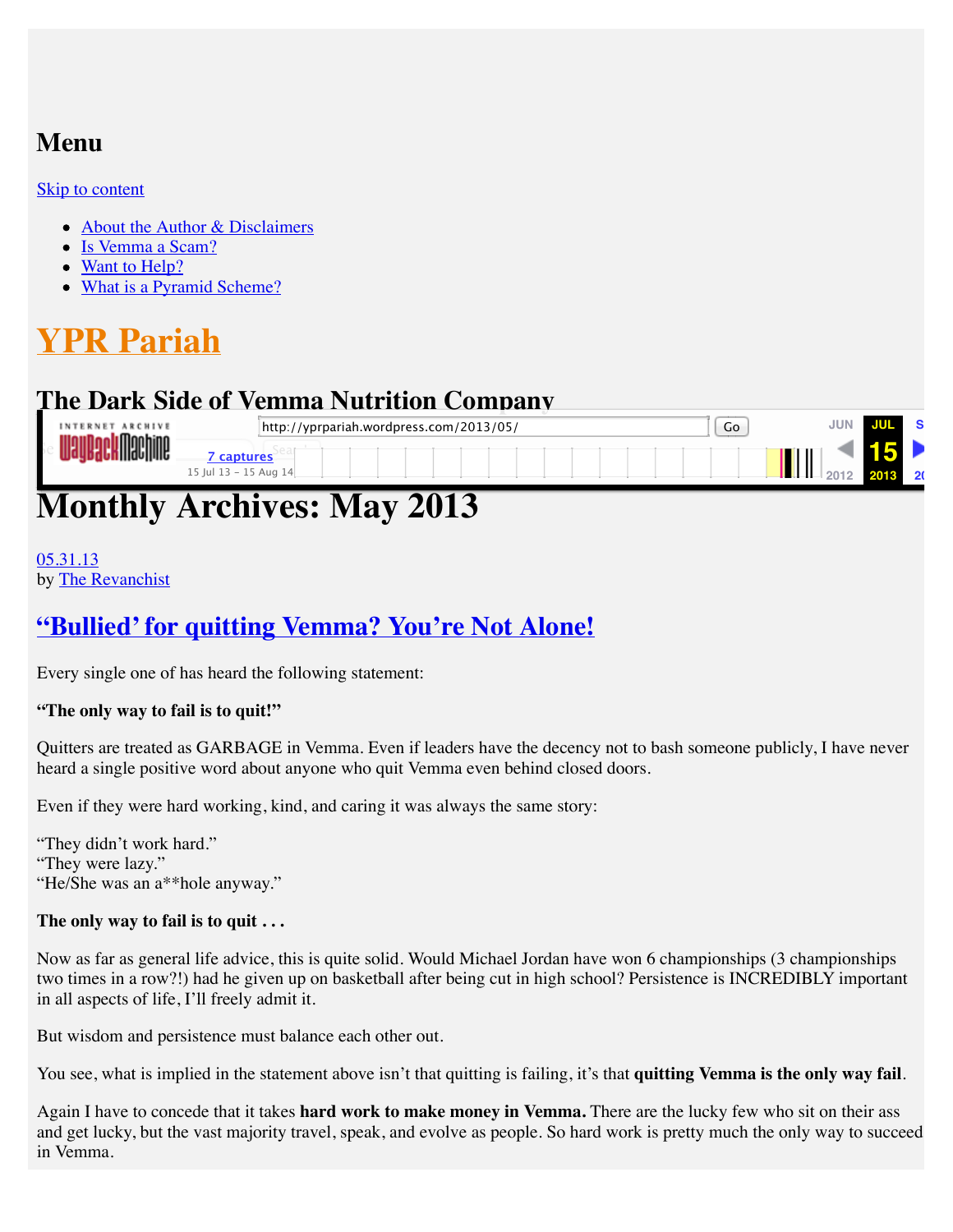I agree with that.

But is quitting the only way to *fail* at Vemma? F\*\*k no.

As I've mentioned a hundred times before, **70% of people will LOSE money in Vemma no matter what**. It's not because they "didn't try", its because **mathematically only the minority of brand partners can even make a profit**. Go ahead, scroll down till you see the [charts here](http://web.archive.org/web/20130715015435/http://yprpariah.wordpress.com/2013/05/28/the-famed-alex-morton-video/) and read around them. That's Vemma's own income disclosure that admits it by the way.

Let's be all dramatic and say every season that Michael Jordan didn't win a championship was a "*failure"*.



1989. Led the league in scoring, took the Pistons to 7 in the Conference playoffs, and was an internationally recognized millionaire athlete. WHAT A FAILURE.

So?

He still made *millions of dollars.* He still supported his family, his children, and was able to contribute a lot to charity. That happened even in seasons he DIDN'T win the championship.

Everyone in the NBA makes money whether they win the championship or even win a game. Yes they have performance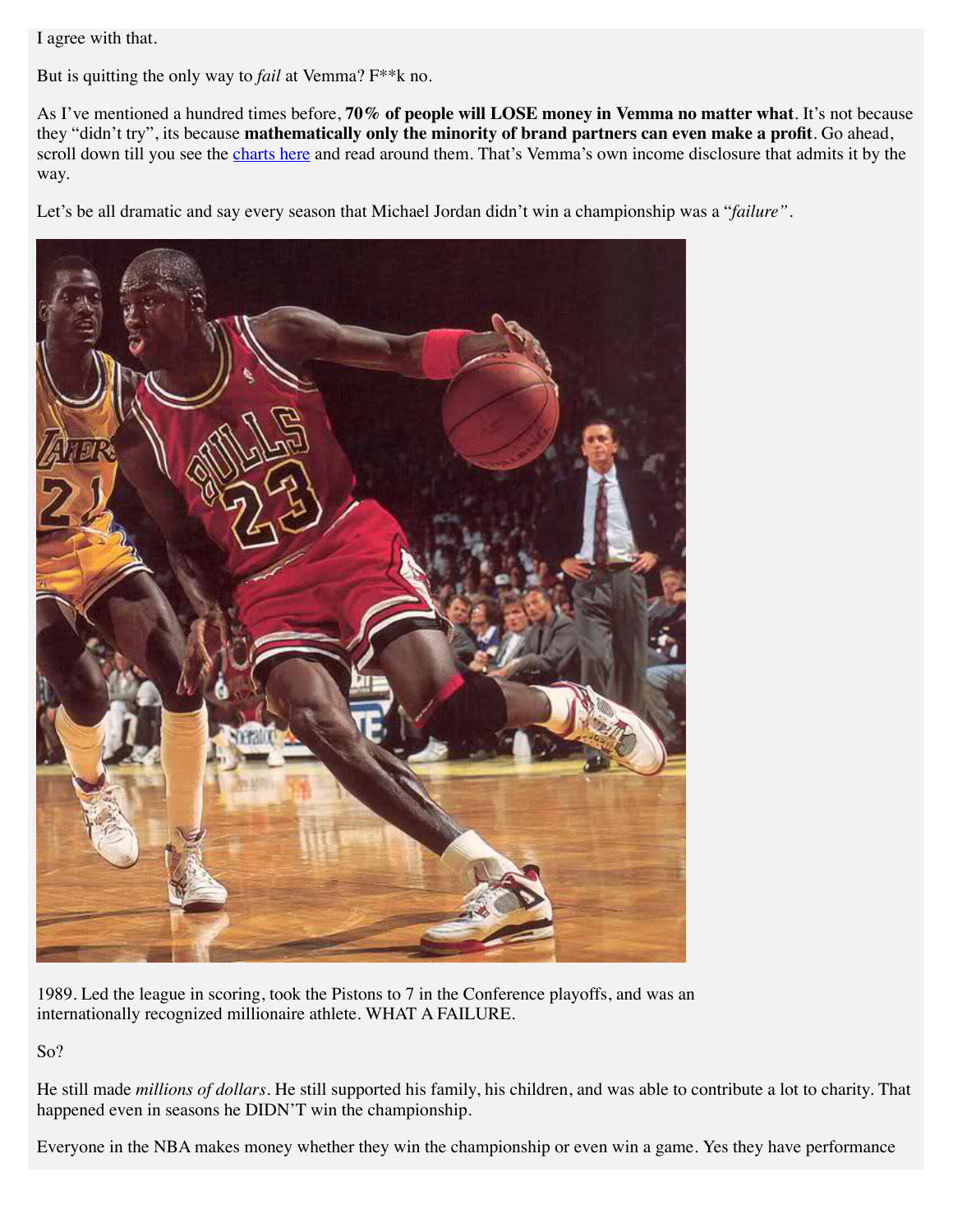incentives and must perform at a certain level to remain employed, but they *get paid what's on their contract*. **They are guaranteed an income no matter what they do!**

If you quit a business that virtually guarantees a 70% fail rate and only a 5% chance of making an income to support a family . . . what exactly are you *"failing at"*?

You're not giving up on making money or being successful.

You are simply leaving an unethical business behind.

And yet people who do so end up losing friends, being badmouthed, I've seen people be called out *by name* on Facebook forums for it.

That has to stop.

**CONCLUSION:** People who recognize Vemma's dismal profit margin and questionable ethics should NOT be stigmatized or have their social capital further destroyed. Even more despicable is those who are stigmatized as "quitters" who "didn't try hard enough" just because they can't AFFORD to stay in Vemma!

This is unethical and reprehensible.

#### **\*\*SPECIAL NOTE\*\***

If you know ANYONE who has quit Vemma (or a network marketing company period) please send them to this post. Hopefully it lifts their spirits and IF they get bullied again, they can post this blog everywhere they can to defend themselves.

[Standard](http://web.archive.org/web/20130715015435/http://yprpariah.wordpress.com/2013/05/) | Posted in [Psychology and Consequences](http://web.archive.org/web/20130715015435/http://yprpariah.wordpress.com/category/cons-of-vemma/psychology-and-consequences/) | Tagged [Brand,](http://web.archive.org/web/20130715015435/http://yprpariah.wordpress.com/tag/brand/) [Bullying,](http://web.archive.org/web/20130715015435/http://yprpariah.wordpress.com/tag/bullying/) [Cult,](http://web.archive.org/web/20130715015435/http://yprpariah.wordpress.com/tag/cult/) [Ethics,](http://web.archive.org/web/20130715015435/http://yprpariah.wordpress.com/tag/ethics/) [Facebook,](http://web.archive.org/web/20130715015435/http://yprpariah.wordpress.com/tag/facebook/) [Fraud,](http://web.archive.org/web/20130715015435/http://yprpariah.wordpress.com/tag/fraud/) [Health,](http://web.archive.org/web/20130715015435/http://yprpariah.wordpress.com/tag/health/) [Michael Jordan,](http://web.archive.org/web/20130715015435/http://yprpariah.wordpress.com/tag/michael-jordan/) [Multi-level marketing](http://web.archive.org/web/20130715015435/http://yprpariah.wordpress.com/tag/multi-level-marketing/), [Passive income,](http://web.archive.org/web/20130715015435/http://yprpariah.wordpress.com/tag/passive-income/) [Profit margin,](http://web.archive.org/web/20130715015435/http://yprpariah.wordpress.com/tag/profit-margin/) [Pyramid scheme](http://web.archive.org/web/20130715015435/http://yprpariah.wordpress.com/tag/pyramid-scheme/), [unethical,](http://web.archive.org/web/20130715015435/http://yprpariah.wordpress.com/tag/unethical/) [Vemma](http://web.archive.org/web/20130715015435/http://yprpariah.wordpress.com/tag/vemma/) | [3 Comments](http://web.archive.org/web/20130715015435/http://yprpariah.wordpress.com/2013/05/31/bullied-for-quitting-vemma-youre-smart/#comments) [05.30.13](http://web.archive.org/web/20130715015435/http://yprpariah.wordpress.com/2013/05/30/theres-no-job-security-in-america-anymore/)

by [The Revanchist](http://web.archive.org/web/20130715015435/http://yprpariah.wordpress.com/author/90210revanchist/)

## **[There's no Job Security in America anymore!](http://web.archive.org/web/20130715015435/http://yprpariah.wordpress.com/2013/05/30/theres-no-job-security-in-america-anymore/)**



"There's no job security anymore! Corporate America can fire you for any reason whatsoever!"

You know what, they're right. With the economy the way it is, companies have found that the quickest way to slash expenses is to get rid of employees. It's not compassionate, but its necessary and it unfortunately leaves a lot of people who have spent many years loyally slaving away without a way to support their families.

I get it. And it sucks.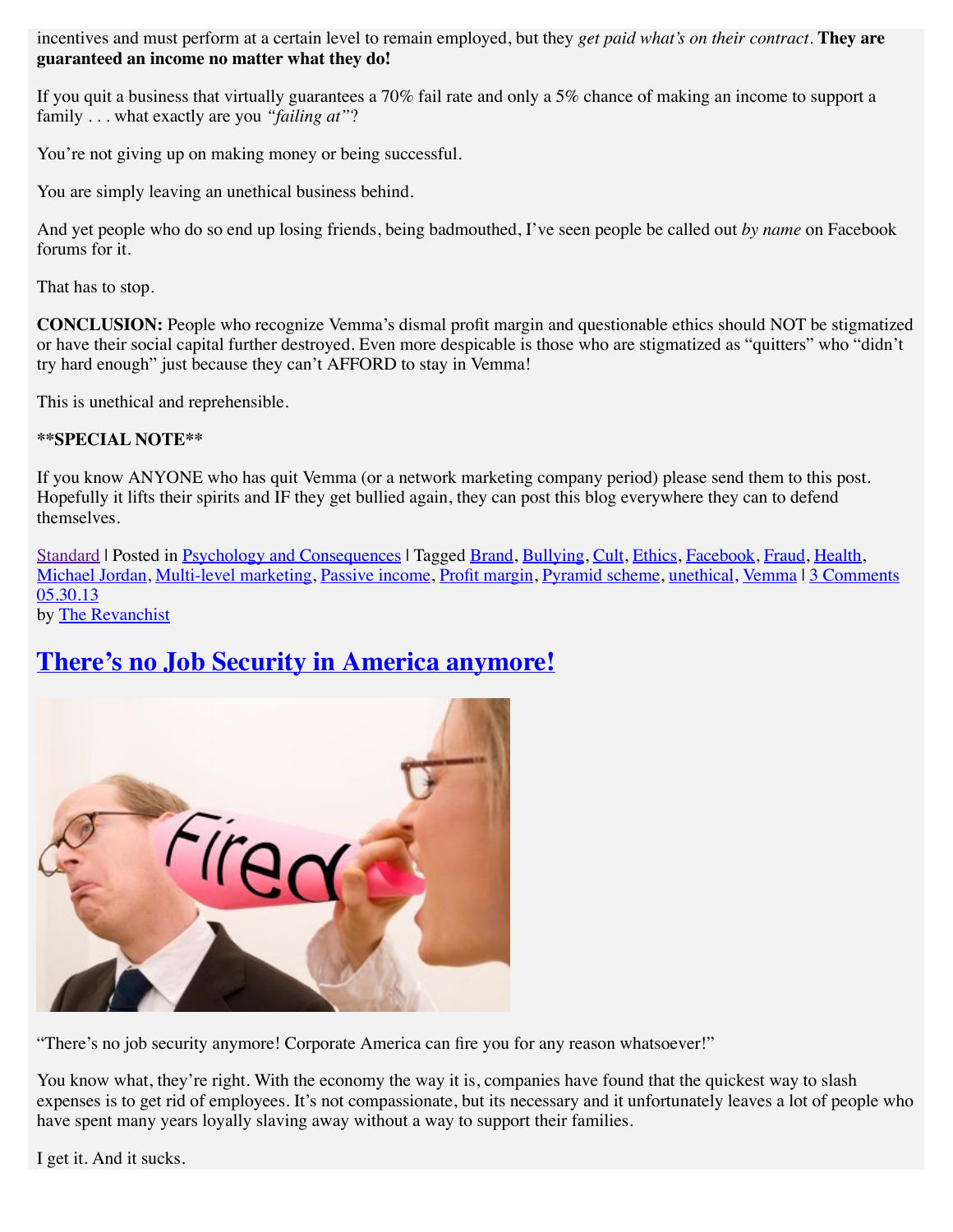But this is another one of those cases where **the information being given is technically accurate, but presented with misleading implications.** 

You see, the message isn't:

"The economy has decimated traditional job security"

What the REAL message is saying is:

"The economy has decimated traditional job security . . . so you should try Vemma instead!"

Okay then (flexes knuckles), let's compare shall we.

As you hopefully know from reading some of my other articles like [this one,](http://web.archive.org/web/20130715015435/http://yprpariah.wordpress.com/2013/05/28/the-famed-alex-morton-video/) it costs over \$1,600 a year to be eligible for payments from Vemma. And if you scroll further down, you'll see the income breakdown of all the brand partners Vemma "employed" in the year of 2011.

70% of the brand partners operated at a *loss*, and that's not because they didn't try it was because **it's simple mathematics.** 

You need a certain number of people on your downline in order to collect a certain amount of revenue from the company. Because of that fact, the vast majority of people won't make a profit in this company.

Now let's look at WHY you want a big boy/girl job. It's to save up, travel, raise a family, all that stuff right?

Well according to the last Federal survey taken, the [poverty line](http://web.archive.org/web/20130715015435/http://aspe.hhs.gov/poverty/12poverty.shtml) for a household of 3 and 4 (one and two children with two parents) was around 19k and 23k respectively. Break it down and that means you'll need 2k a month to be ABOVE poverty. Now look at those charts on that post I linked to a few paragraphs up.

That 2k income is consistent with the Platinum rank. To hit platinum every month consistently you'll need at least 300 people total reordering underneath you. **Sh\*t, the Vemma Income Disclosure document shows that over** *95% of* **people won't attain that rank and is it any surprise?** 

Let's not forget that, as far as I know, Vemma doesn't offer health insurance or anything like worker's comp. Remember, a brand partner is an independent distributor.

**So yeah, your regular job can give you the middle finger and let you go at any time. But you** *will make money there no matter what***.** 

Sure Vemma will never fire you but you mathematically have a 70% chance of losing money, **you only have a 5% chance of being able to support a family, and if you do beat the odds it means that you've subjected the people underneath you to the same statistical 70% failure!**

Someone, somewhere will lose.

**CONCLUSION:** While the Vemma recruiters make very accurate statements regarding job security in the US, they also unfairly imply that Vemma is the better choice by hiding the negatives of the business.

Expressing the lack of job security, yet hiding the dismal profit margins and ethical concerns of being a Vemma brand partner is incredibly unethical.

[Standard](http://web.archive.org/web/20130715015435/http://yprpariah.wordpress.com/2013/05/) | Posted in [Unethical Promotion](http://web.archive.org/web/20130715015435/http://yprpariah.wordpress.com/category/cons-of-vemma/unethical-promotion/) [| Tagged B](http://web.archive.org/web/20130715015435/http://yprpariah.wordpress.com/tag/network-marketing/)[rand](http://web.archive.org/web/20130715015435/http://yprpariah.wordpress.com/tag/brand/)[,](http://web.archive.org/web/20130715015435/http://yprpariah.wordpress.com/tag/network-marketing/) [Business](http://web.archive.org/web/20130715015435/http://yprpariah.wordpress.com/tag/business/)[, J](http://web.archive.org/web/20130715015435/http://yprpariah.wordpress.com/tag/network-marketing/)[ob security](http://web.archive.org/web/20130715015435/http://yprpariah.wordpress.com/tag/job-security/)[,](http://web.archive.org/web/20130715015435/http://yprpariah.wordpress.com/tag/network-marketing/) [Multi-level marketing](http://web.archive.org/web/20130715015435/http://yprpariah.wordpress.com/tag/multi-level-marketing/)[, Network](http://web.archive.org/web/20130715015435/http://yprpariah.wordpress.com/tag/network-marketing/) marketing, [Pyramid scheme,](http://web.archive.org/web/20130715015435/http://yprpariah.wordpress.com/tag/pyramid-scheme/) [unethical,](http://web.archive.org/web/20130715015435/http://yprpariah.wordpress.com/tag/unethical/) [Vemma](http://web.archive.org/web/20130715015435/http://yprpariah.wordpress.com/tag/vemma/) | [0 comments](http://web.archive.org/web/20130715015435/http://yprpariah.wordpress.com/2013/05/30/theres-no-job-security-in-america-anymore/#respond) [05.30.13](http://web.archive.org/web/20130715015435/http://yprpariah.wordpress.com/2013/05/30/brand-partners-lying-about-income/) by [The Revanchist](http://web.archive.org/web/20130715015435/http://yprpariah.wordpress.com/author/90210revanchist/)

# **[Vemma Brand Partners Lying about Income](http://web.archive.org/web/20130715015435/http://yprpariah.wordpress.com/2013/05/30/brand-partners-lying-about-income/)**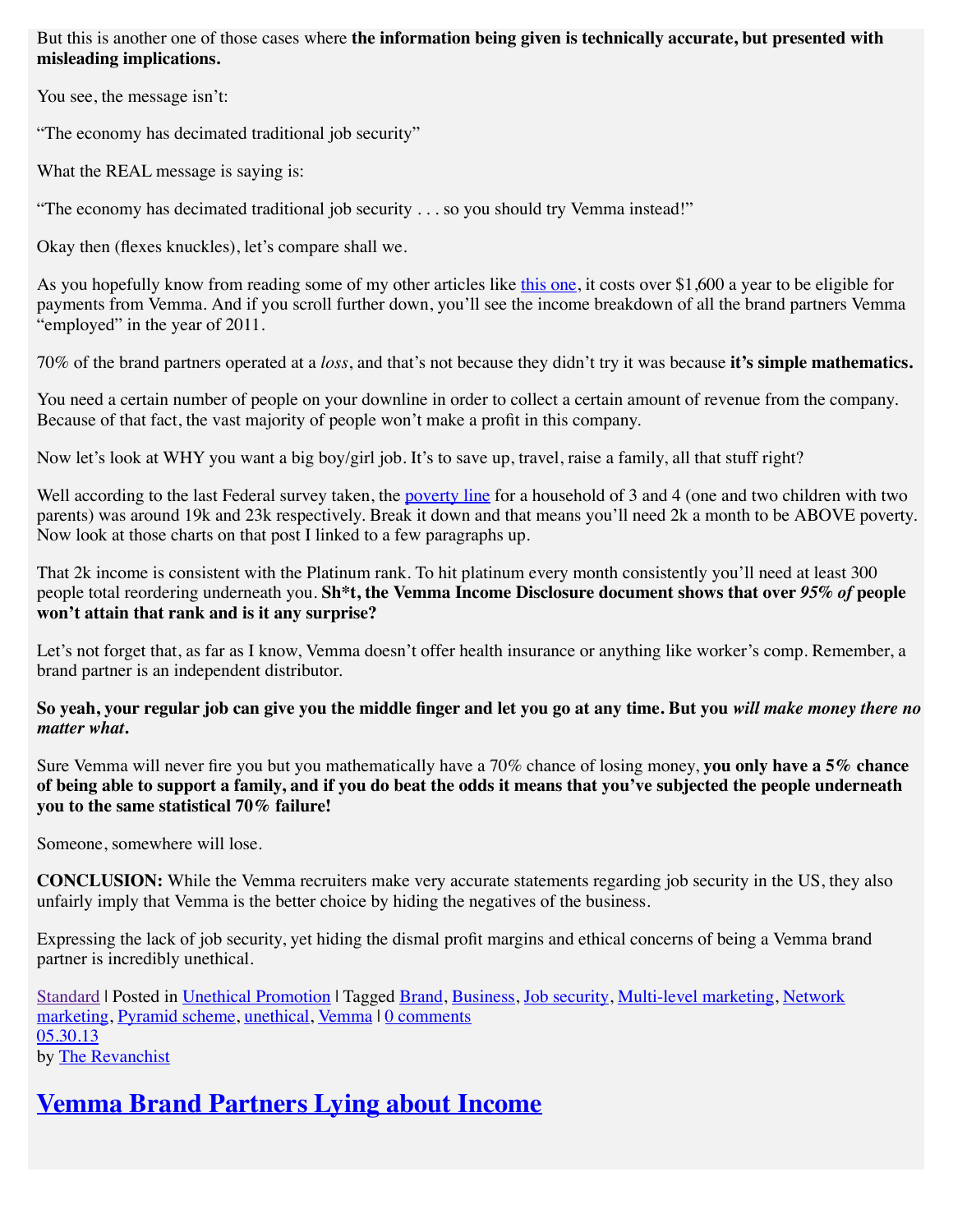

This is such a big one.

I have been to prospect meetings MULTIPLE times where brand partners not only lie about their average income, but have done it *during a presentation*. These lies manifest themselves in two main ways.

#### **1) Lying about how long they've been in the company**

Sometimes a brand partner simply hasn't cycled consistently enough or made enough to have a "monthly income" but has been in the business for a while. I knew a brand partner who had just hit a respectable rank in Vemma and made a few hundred dollars that month, their first real profit in god knows how long. They had been hard at work for around 6 months and were finally seeing results. One of their PEQ's brought a prospect to the meeting and, after the presentation, asked my friend how long he had been in the business.

#### **"3 months!"**

What?

I KNEW they had been part of it at least six months, because they had openly told us during a brand partners-only meeting a few times prior. Now this prospect got excited because he figured if this brand partner could get up to a few hundred dollars a month in only 3 months then he should have no problem doing it himself!

Don't get me wrong, it's perfectly possible to get up to a few hundred dollars a month in 3 months, but that **prospect's decision to join shouldn't have been based on a lie.** Also, even if a brand partner DOES get disciplined for lying or doing something underhanded, it never actually makes it to the prospect's ears. More often than not leaders will wait until AFTER a meeting or some private occasion to tell the brand partner what they said wrong. That's it.

A slap on the wrist.

Meanwhile the information given to the prospect is never actually corrected, because it may damage enrollment. Speaking of income by the way . . .

#### **2) PEQs and Rank Advance bonuses** *cannot* **count towards a monthly income!**

Imagine that you have a job that pays you around 4k per month, for an annual salary of 48k. Now let's say on Christmas, your especially generous boss gives you a bonus of  $2k$ .  $48k + 2k = 50k$  for your annual earnings right?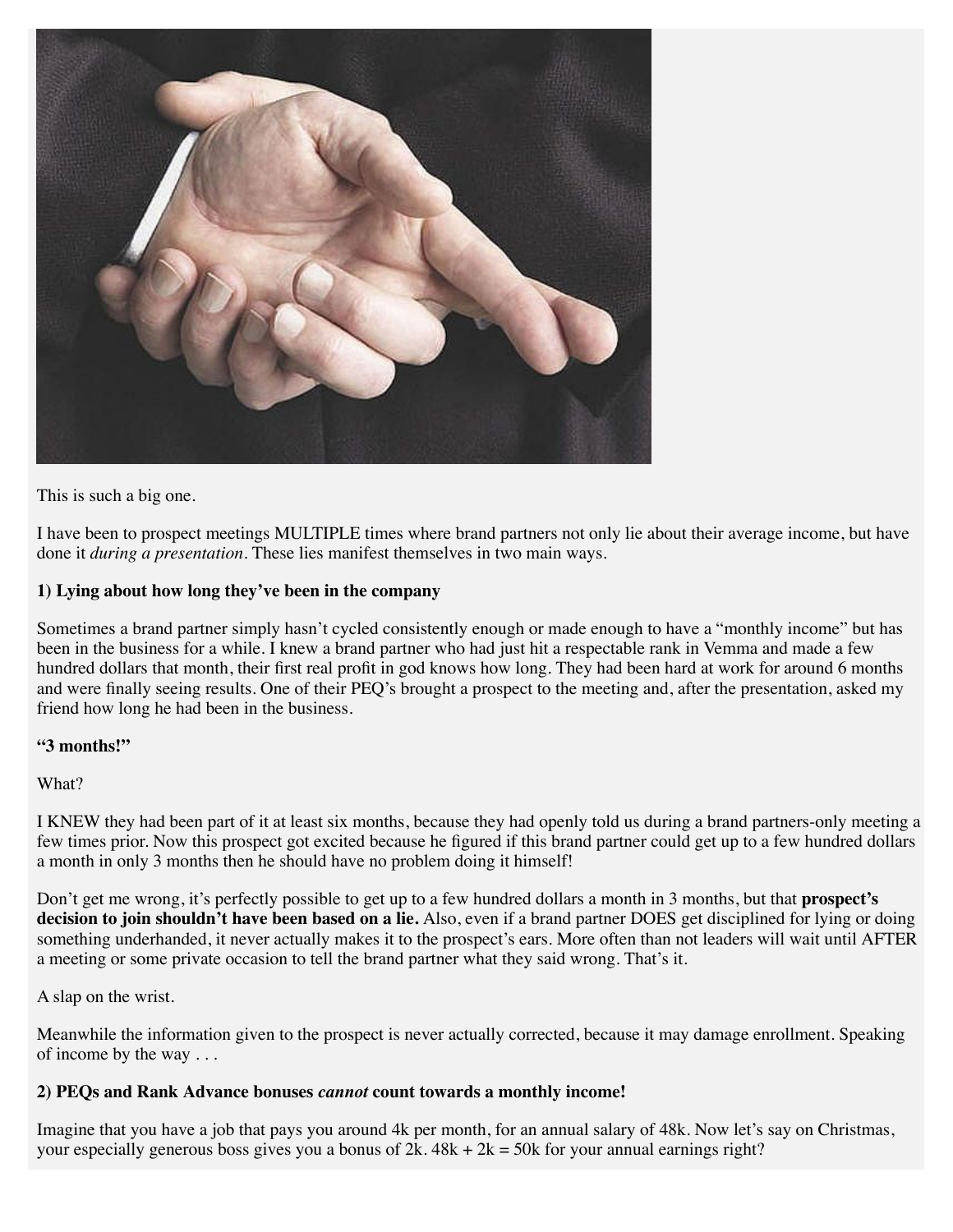However, in that Christmas month you ended up making  $4k + 2k = 6k$  right? So when people ask how much you make, would you say 6k month?

NO!

Because 6k a month means you are making 6k x12 months = 72k a year when in reality you are only making 50k . . . **The bonus is a one time payout and can't be considered a "monthly" payment.**

In Vemma, this monthly pay is in the form of business cycles (where each cycle you complete is  $$20 - 25$ ). This is from people enrolling under you in your business and existing brand partners reordering their product. People YOU personally enroll and the one time bonus paid out for rank advancing doesn't count.

So I was with a friend, and the prospect point blank asked him (as they should) how much money he makes a month.

He answered that he made around \$1300 last month.

Now he wasn't in any way, shape or form lying. I saw his paycheck and it was right around the \$1300 mark. Here is where it gets interesting though: He was only ranked gold at the time.

He had only cycled 11 times which would give him a maximum payout of 11 x  $$25 = $275$ . He also had a paid as silver brand partner on each side of his business giving him an additional \$300. So where was missing \$700?

Well it turns out he had "double frenzied", which is signing up 3 people on the  $(\$560 \text{ w/shipping} \& \text{tax})$  silver packs in a week. This gives not only \$100 for each sign up BUT gives a \$360 – \$400 bonus as well.

This does NOT give an accurate representation of what my friend made in a month. NO ONE double frenzies every week in their business and even the best ones only do it  $3 - 4$  times total in a year.

Very few brand partners understand the compensation plan fully, and almost no prospects do. So they don't question a \$1,300 monthly income from a gold (which is usually reserved for upper diamond and platinum brand partners). This is misleading the prospect because they think,

"Sh\*t I'll be making \$1,300 a month by just hitting gold"!

**CONCLUSION:** Either by ignorance or by design, its not uncommon for prospects to receive an exaggerated and wholly inaccurate idea about the revenue that Vemma brand partners make. This is allowed to run unchecked for two reasons:

1) As the falsehoods are all delivered verbally, there's very little evidence if the company wished to discipline a lying brand partner.

2) Many leaders would rather see a new sign up based on a lie than step in and possibly ruin their downline's reputation.

[Standard](http://web.archive.org/web/20130715015435/http://yprpariah.wordpress.com/2013/05/) | Posted in [Blatant Lies](http://web.archive.org/web/20130715015435/http://yprpariah.wordpress.com/category/cons-of-vemma/blatant-lies/) [| Tagged B](http://web.archive.org/web/20130715015435/http://yprpariah.wordpress.com/2013/05/30/brand-partners-lying-about-income/#respond)[usiness](http://web.archive.org/web/20130715015435/http://yprpariah.wordpress.com/tag/business/)[,](http://web.archive.org/web/20130715015435/http://yprpariah.wordpress.com/2013/05/30/brand-partners-lying-about-income/#respond) [Falsehoo](http://web.archive.org/web/20130715015435/http://yprpariah.wordpress.com/tag/falsehood/)[d,](http://web.archive.org/web/20130715015435/http://yprpariah.wordpress.com/2013/05/30/brand-partners-lying-about-income/#respond) [Income](http://web.archive.org/web/20130715015435/http://yprpariah.wordpress.com/tag/income/), [Lies](http://web.archive.org/web/20130715015435/http://yprpariah.wordpress.com/tag/lies/), [Motive](http://web.archive.org/web/20130715015435/http://yprpariah.wordpress.com/tag/motive/), [Multi-level marketing](http://web.archive.org/web/20130715015435/http://yprpariah.wordpress.com/tag/multi-level-marketing/)[, V](http://web.archive.org/web/20130715015435/http://yprpariah.wordpress.com/2013/05/30/brand-partners-lying-about-income/#respond)[emma](http://web.archive.org/web/20130715015435/http://yprpariah.wordpress.com/tag/vemma/) | 0 comments [05.30.13](http://web.archive.org/web/20130715015435/http://yprpariah.wordpress.com/2013/05/30/what-is-ypr/) by [The Revanchist](http://web.archive.org/web/20130715015435/http://yprpariah.wordpress.com/author/90210revanchist/)

# **[What is "YPR"?](http://web.archive.org/web/20130715015435/http://yprpariah.wordpress.com/2013/05/30/what-is-ypr/)**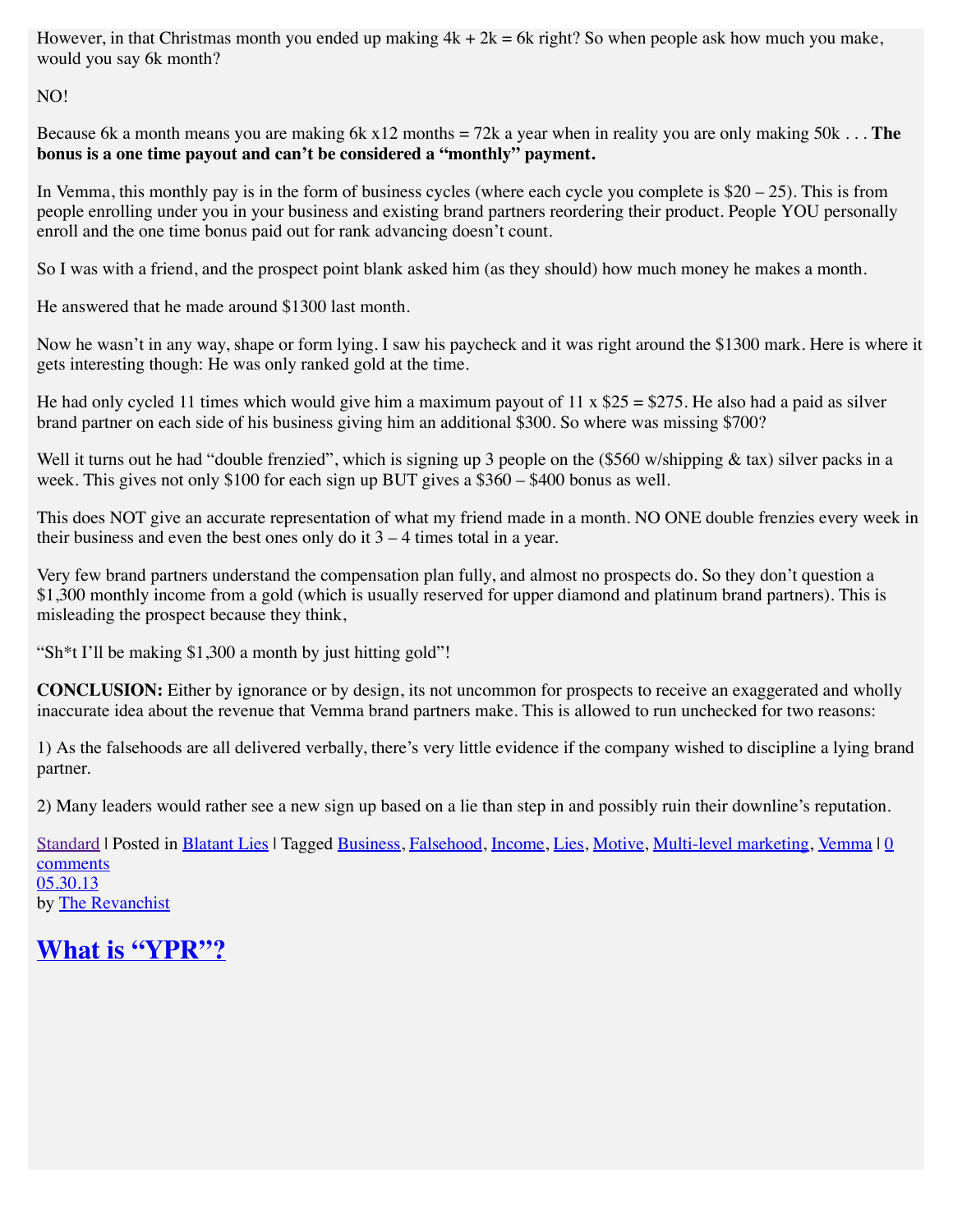

YPR stands for "Young People Revolution", a sector of Vemma Nutrition Company.

It refers to the targeting of "young people" (usually  $18 - 25$ ) in order to bring about the network marketing "revolution" to the world utilizing their social network savvy.

Network marketing companies (Vemma included) have come under IMMENSE scrutiny, occasional lawsuits, and various parallels to the pyramid schemes they so vehemently deny any association with. They usually boast an extraordinary loss rate for their investors and skirt on the border of legality.

Considering the shoddy judgement of young people in America to begin with (there's a reason you have to be 21 to drink and 25 to rent a car), Vemma targeting them definitely raises an eyebrow.

[Standard](http://web.archive.org/web/20130715015435/http://yprpariah.wordpress.com/2013/05/) | Posted in [Terminology and Technicalities](http://web.archive.org/web/20130715015435/http://yprpariah.wordpress.com/category/terminology-and-technicalities/) [| Tagged](http://web.archive.org/web/20130715015435/http://yprpariah.wordpress.com/tag/multi-level-marketing/) [Business](http://web.archive.org/web/20130715015435/http://yprpariah.wordpress.com/tag/business/)[, B](http://web.archive.org/web/20130715015435/http://yprpariah.wordpress.com/tag/multi-level-marketing/)[usiness model](http://web.archive.org/web/20130715015435/http://yprpariah.wordpress.com/tag/business-model/)[,](http://web.archive.org/web/20130715015435/http://yprpariah.wordpress.com/tag/multi-level-marketing/) [Investment](http://web.archive.org/web/20130715015435/http://yprpariah.wordpress.com/tag/investment/)[, M](http://web.archive.org/web/20130715015435/http://yprpariah.wordpress.com/tag/multi-level-marketing/)[arketin](http://web.archive.org/web/20130715015435/http://yprpariah.wordpress.com/tag/marketing/)[g, Multi-level](http://web.archive.org/web/20130715015435/http://yprpariah.wordpress.com/tag/multi-level-marketing/) marketing, [Passive income](http://web.archive.org/web/20130715015435/http://yprpariah.wordpress.com/tag/passive-income/), [Pyramid scheme,](http://web.archive.org/web/20130715015435/http://yprpariah.wordpress.com/tag/pyramid-scheme/) [Vemma,](http://web.archive.org/web/20130715015435/http://yprpariah.wordpress.com/tag/vemma/) [Youth](http://web.archive.org/web/20130715015435/http://yprpariah.wordpress.com/tag/youth/) | [0 comments](http://web.archive.org/web/20130715015435/http://yprpariah.wordpress.com/2013/05/30/what-is-ypr/#respond) [05.30.13](http://web.archive.org/web/20130715015435/http://yprpariah.wordpress.com/2013/05/30/people-making-money-doesnt-mean-vemma-works/) by [The Revanchist](http://web.archive.org/web/20130715015435/http://yprpariah.wordpress.com/author/90210revanchist/)

# **[People making money doesn't mean Vemma "works"](http://web.archive.org/web/20130715015435/http://yprpariah.wordpress.com/2013/05/30/people-making-money-doesnt-mean-vemma-works/)**

Stop me if you've seen one of your Facebook friends post this: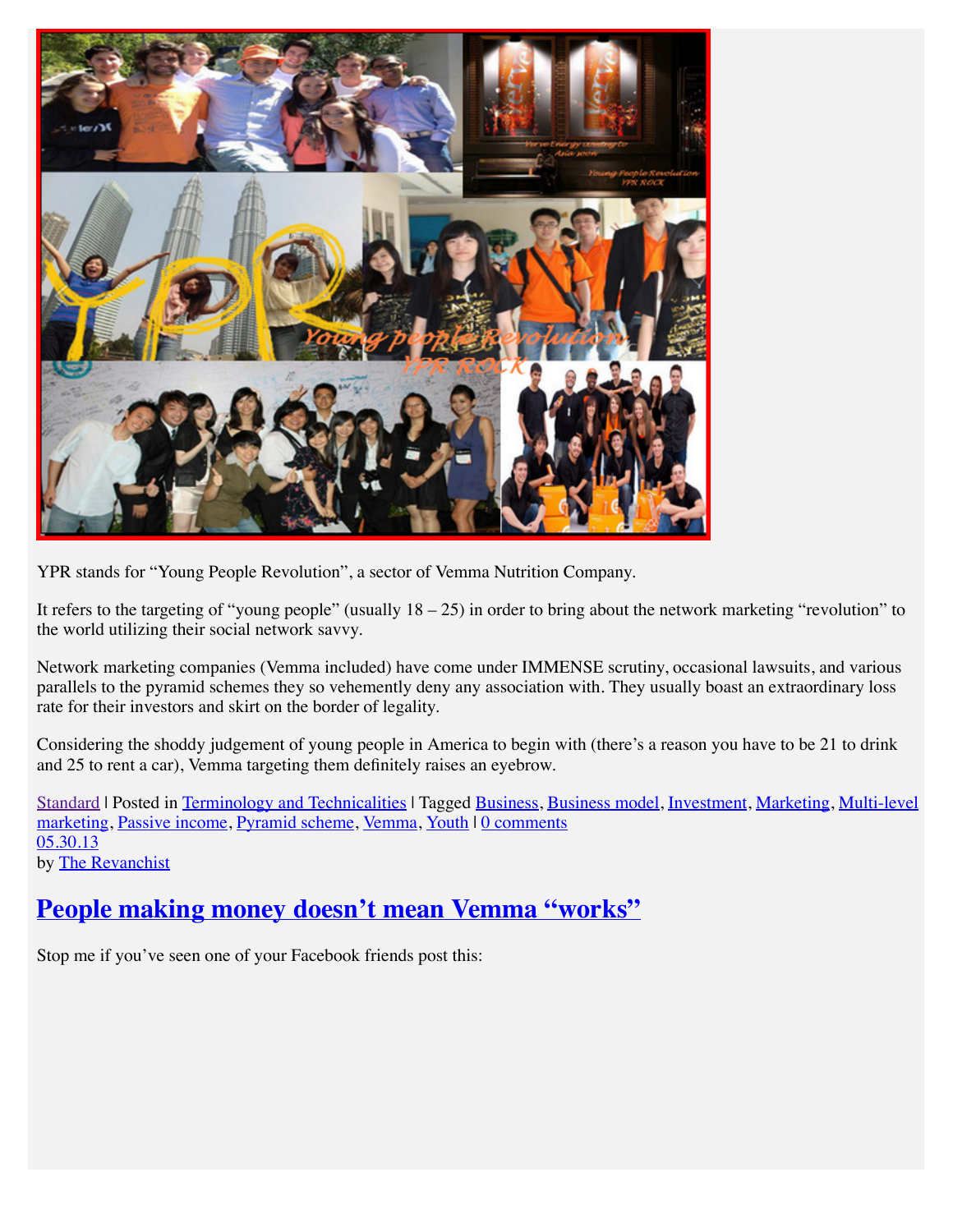

Check out my friend (insert name), making (impressive amount of money) in just (arbitrary amount of time). He just got his free BMW/Mercedes as well! Still think this is a scam?

Er, maybe not a scam. But it sure as hell isn't proof it works.

By the way that is Darik Alexander who as of this writing has gotten up to 250k a year in just 10 months. I have nothing against him personally and he's an extraordinary speaker.

Again this is the part where I **concede one of the positives of network marketing;** you can always make more money than the person above you. Unlike a true pyramid scheme where the wealth is **always** concentrated at the top, network marketers aren't limited by their position on the pyramid. Yes, there are ENORMOUS advantages in getting in on a network marketing company early, but I can personally attest to the fact that there are plenty of examples of people lower on the pyramid earning significantly more money than those on top.

So people look at an 8-9 year old network marketing company, watch a kid from Hawaii get up to 250k a year in just 10 months and go "Damn this network marketing DOES work!".

\*Ahem\*

That depends on your definition on what having network marketing "work" is.

If you mean "work" as "make money from it, sure". It's definitely possible to make money from network marketing.

#### **But if you mean "work" as in a "sustainable and ethical business" . . . no it doesn't work. At all.**

When people refer to a guy/girl who got their BMW/Mercedes from Vemma and are making a few thousand a month in order to lend credence to the business . . . I noticed something very curious.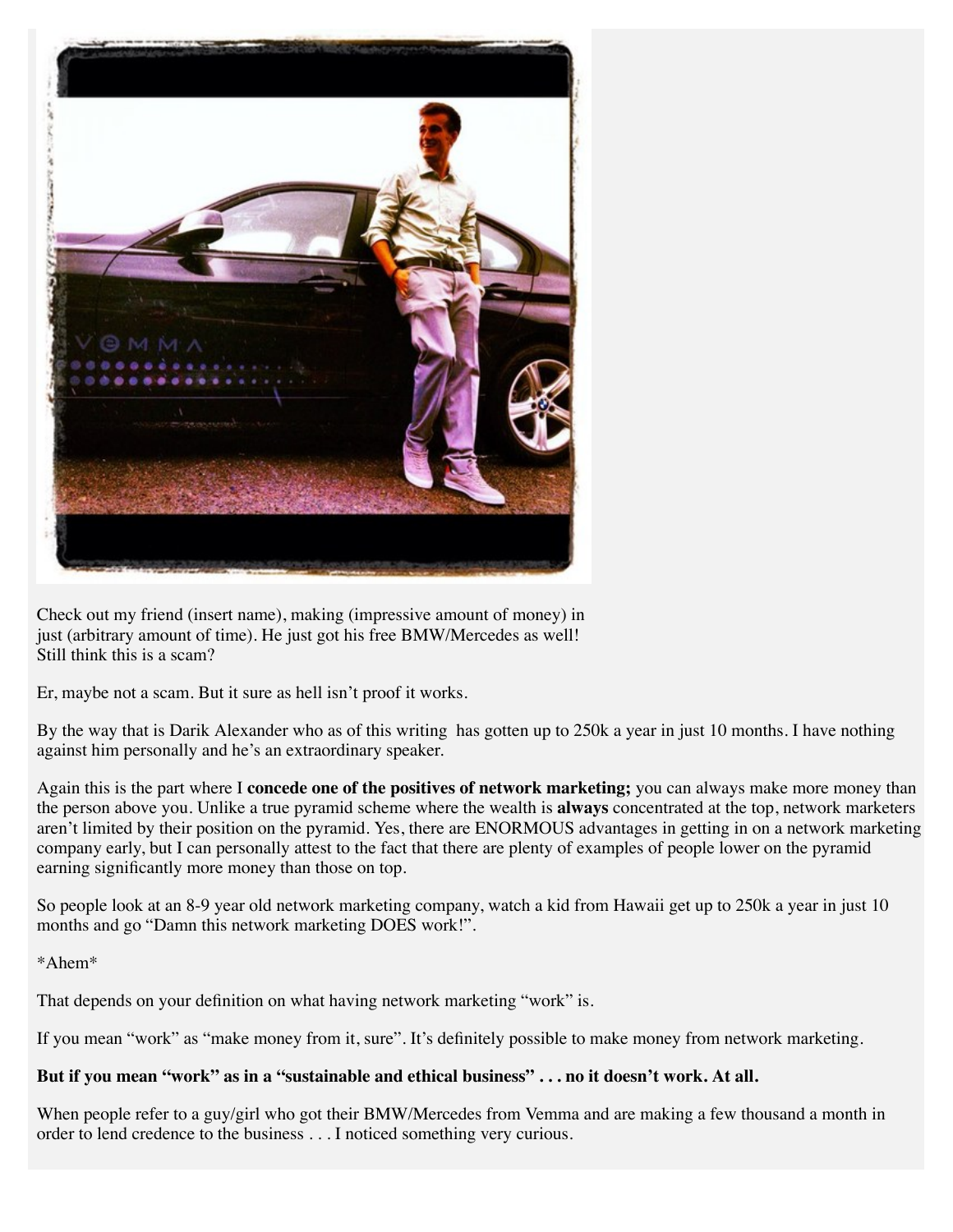EVERYONE referred to the same few people. You see, in order to maximize team communication in YPR sector of Vemma all the members of a given region or team are invited to a Facebook group. The one I was personally part of a team that has well over 1,000 members. Do you know how many cars we had?

Four.

Four cars for over 1,000 people and these four people were the ONLY people ever referenced when talking up the opportunities of the company! And when it came to brand partners clearing 2k a month, that number quickly dropped to **three**.

#### **That's .004 or .4% of brand partners in my group who were even car qualified!** Now why is that?

I know I cite this document a LOT, but here it is again: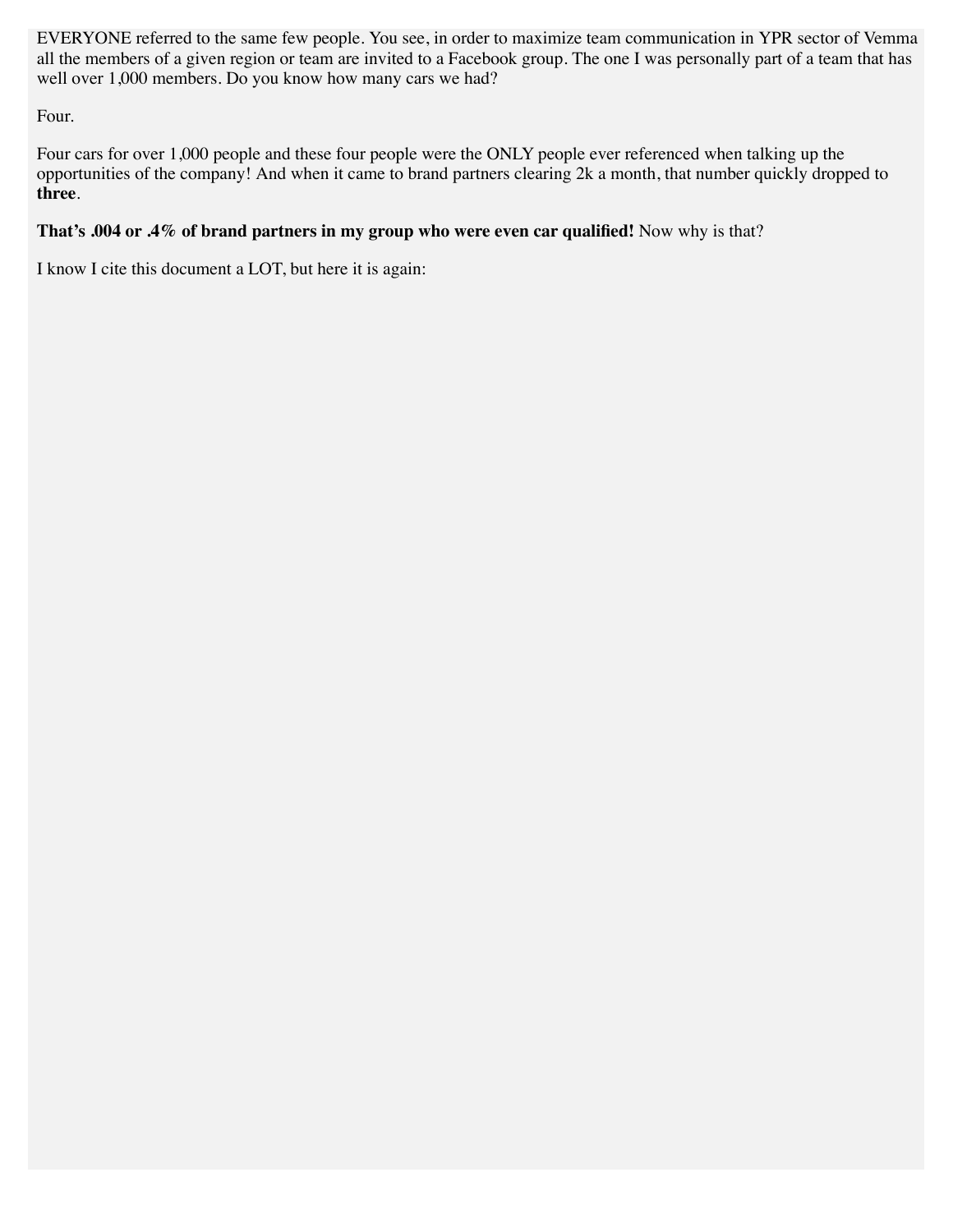|                                          |                                         |                                                               |                                |                               | A Rank Advancement Chart                                                 |
|------------------------------------------|-----------------------------------------|---------------------------------------------------------------|--------------------------------|-------------------------------|--------------------------------------------------------------------------|
| PIN                                      | <b>REWARD</b>                           | <b>RANK</b>                                                   | <b>CYCLES</b><br>4 Week Period | APPROXIMATE<br>MONTHLY INCOME | APPROXIMATE NUMBER OF<br>MEMBERS ON AUTOSHIP<br>Either Left or Right Leg |
|                                          |                                         | <b>BRONZE</b>                                                 | $\mathbf{1}$                   | $$25 - $150$                  | 5/10                                                                     |
|                                          |                                         | SILVER<br>One-time Bonus = \$100                              | 5                              | \$150 - \$300                 | 10/20                                                                    |
|                                          |                                         | GOLD<br>One-time Bonus = \$250                                | 10                             | \$300 - \$600                 | 20/40                                                                    |
|                                          |                                         | DIAMOND<br>One-time Bonus = \$500                             | 20                             | $$600 - $1,500$               | 40/80                                                                    |
|                                          | $\mathcal{N}^{\dagger}$                 | <b>PLATINUM</b><br>One-time Bonus = \$750                     | 50                             | $$1,500 - $2,200$             | 100/200                                                                  |
|                                          |                                         | <b>STAR PLATINUM</b><br>One-time Bonus = \$1,000              | 75                             | \$2,200 - \$3,000             | 150/300                                                                  |
|                                          |                                         | <b>EXECUTIVE</b><br>One-time Bonus = \$1,500                  | 100                            | $$3,000 - $5,200$             | 200/400                                                                  |
|                                          |                                         | <b>STAR EXECUTIVE</b><br>One-time Bonus = \$2,000             | 175                            | \$5,200 - \$7,500             | 350/700                                                                  |
|                                          |                                         | <b>PRESIDENTIAL</b><br>One-time Bonus = \$3,000               | <b>ELITE LEVEL</b><br>250      | \$7,500 - \$11,000            | 500/1,000                                                                |
|                                          |                                         | STAR PRESIDENTIAL<br>One-time Bonus = \$5,000                 | 375                            | \$11,000 - \$15,000           | 750/1,500                                                                |
|                                          | Paradise                                | AMBASSADOR<br>One-time Bonus = \$10,000                       | 500                            | \$15,000 - \$30,000           | 1,000/2,000                                                              |
|                                          | <b>Barnonializa</b><br><b>BILLBOARD</b> | STAR AMBASSADOR<br>One-time Bonus = \$15,000                  | 1,000                          | \$30,000 - \$60,000           | 2,000/4,000                                                              |
| 60ó                                      | Caribbean                               | ROYAL AMBASSADOR<br>One-time Bonus = \$25,000                 | 2.000                          | \$60,000 - \$100,000          | 4.000/8.000                                                              |
|                                          | Alaskan                                 | <b>STAR ROYAL</b><br>AMBASSADOR<br>One-time Bonus = \$100,000 | 4,000                          | \$100,000 - \$175,000         | 8,000/16,000                                                             |
|                                          | lediterranean                           | <b>PINNACLE</b><br>One-time Bonus = \$250,000                 | 6,000                          | \$175,000 - \$250,000         | 16,000/32,000                                                            |
| For more Information   www.VEMMATIPS.com |                                         |                                                               |                                |                               |                                                                          |

Pay very close attention to the numbers with a "/" on the far right hand side. You see the way that you generate the "residual income" from Vemma is by having people under you reorder a minimum of 120QV (around \$160) a month, enroll new people, or find customers. Each of these actions generation a certain number of "points" which in turn lead to "business cycles" referred to in the first numerical column. Each cycle is \$20 – 25 and that money adds up fast.

As I have said before, customers are borderline non-existent in the YPR sphere, so the **points generated will usually be from reorders and fresh brand partners enrolling. That's what the right-hand column is referring to.**

Vemma works in a binary business system, meaning you have two legs from which you receive points. The document above shows, without a doubt, that you **need a certain number of people underneath you to hit any given rank.**

And that's where the problem comes in.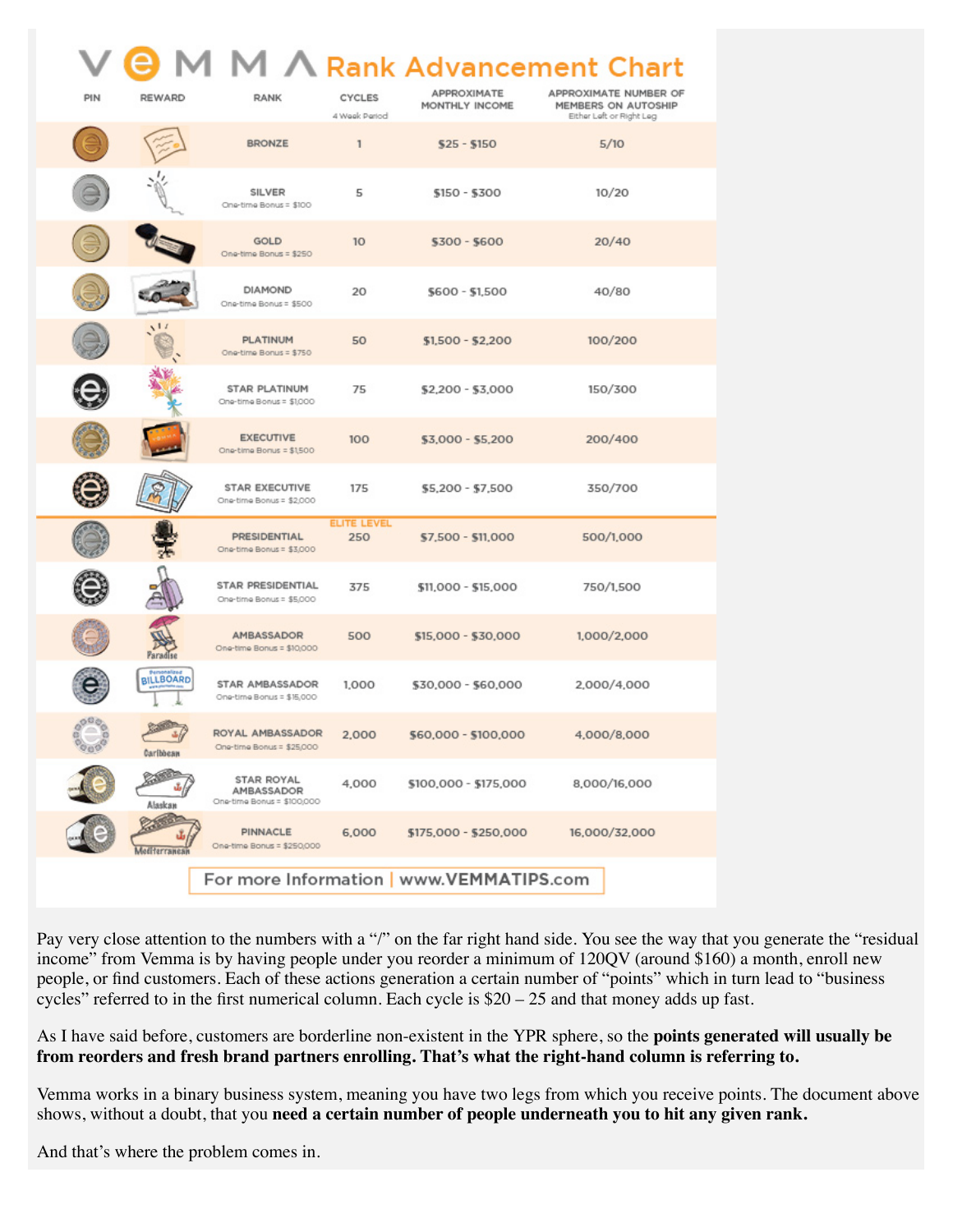Unlike a pyramid scheme, the wealth isn't automatically concentrated towards the top of the company. **However, SIMILAR to a pyramid scheme you MUST have people underneath you to generate a significant profit.**

Darik Alexander is at the rank of Ambassador right now, which is a rank .0017 or .17% of the brand partners were at in [2011. Look back at the chart and look at how many people you need underneath you to hit that rank. Is it any surprise so](http://web.archive.org/web/20130715015435/http://howtolivehealthy.net/docs/2011-income-disclosure.pdf) few hit it?

**CONCLUSION:** Most people's problem with network marketing isn't that they *can't* make money from it, it's the mathematically dismal odds of generating serious revenue as well as the ethics behind it.

To have thousands of people referencing the same handful of people and holding them up as examples of "Vemma working" is not only **false**, it's unethical.

[Standard](http://web.archive.org/web/20130715015435/http://yprpariah.wordpress.com/2013/05/) | Posted in [Faulty Logic](http://web.archive.org/web/20130715015435/http://yprpariah.wordpress.com/category/cons-of-vemma/faulty-logic/) | Tagged [BMW,](http://web.archive.org/web/20130715015435/http://yprpariah.wordpress.com/tag/bmw/) [Business,](http://web.archive.org/web/20130715015435/http://yprpariah.wordpress.com/tag/business/) [Facebook,](http://web.archive.org/web/20130715015435/http://yprpariah.wordpress.com/tag/facebook/) [Marketing,](http://web.archive.org/web/20130715015435/http://yprpariah.wordpress.com/tag/marketing/) [Mercedes-Ben,](http://web.archive.org/web/20130715015435/http://yprpariah.wordpress.com/tag/mercedes-ben/) [Multi-level marketing,](http://web.archive.org/web/20130715015435/http://yprpariah.wordpress.com/tag/multi-level-marketing/) [Network marketing,](http://web.archive.org/web/20130715015435/http://yprpariah.wordpress.com/tag/network-marketing/) [Pyramid scheme,](http://web.archive.org/web/20130715015435/http://yprpariah.wordpress.com/tag/pyramid-scheme/) [Vemma](http://web.archive.org/web/20130715015435/http://yprpariah.wordpress.com/tag/vemma/) | [0 comments](http://web.archive.org/web/20130715015435/http://yprpariah.wordpress.com/2013/05/30/people-making-money-doesnt-mean-vemma-works/#respond)

## **Post navigation**

 $\leftarrow$  [Older posts](http://web.archive.org/web/20130715015435/http://yprpariah.wordpress.com/2013/05/page/2/) Search (Search … ) Search

### **Recent Posts**

- [Fortune Hi-Tech Marketing 2 \(Downfall\)](http://web.archive.org/web/20130715015435/http://yprpariah.wordpress.com/2013/07/14/fortune-hi-tech-marketing-2-downfall/)
- [Fortune Hi-Tech Marketing Part 1\(History\)](http://web.archive.org/web/20130715015435/http://yprpariah.wordpress.com/2013/07/13/fortune-hi-tech-marketing-part-1history/)
- [Vemma: The Price of Success](http://web.archive.org/web/20130715015435/http://yprpariah.wordpress.com/2013/07/12/vemma-the-price-of-success/)
- [What is a "Product Based Pyramid Scheme"](http://web.archive.org/web/20130715015435/http://yprpariah.wordpress.com/2013/07/12/what-is-a-product-based-pyramid-scheme/)
- [Vemma: Truth In Advertising](http://web.archive.org/web/20130715015435/http://yprpariah.wordpress.com/2013/07/10/vemma-truth-in-advertising/)

### **Recent Comments**



Pavel Gonzalez on [What is a "Product Based…](http://web.archive.org/web/20130715015435/http://yprpariah.wordpress.com/2013/07/12/what-is-a-product-based-pyramid-scheme/#comment-218)

[The Revanchist](http://web.archive.org/web/20130715015435/http://yprpariah.wordpress.com/) on What is a "Product Based...



Pavel Gonzalez on [What is a "Product Based…](http://web.archive.org/web/20130715015435/http://yprpariah.wordpress.com/2013/07/12/what-is-a-product-based-pyramid-scheme/#comment-216)



[The Revanchist](http://web.archive.org/web/20130715015435/http://yprpariah.wordpress.com/) on About the Author & Di...



[The Revanchist](http://web.archive.org/web/20130715015435/http://yprpariah.wordpress.com/) on [Vemma's Selective C…](http://web.archive.org/web/20130715015435/http://yprpariah.wordpress.com/2013/06/11/vemmas-selective-censorship/#comment-212)

# **Archives**

- [July 2013](http://web.archive.org/web/20130715015435/http://yprpariah.wordpress.com/2013/07/)
- [June 2013](http://web.archive.org/web/20130715015435/http://yprpariah.wordpress.com/2013/06/)
- [May 2013](http://web.archive.org/web/20130715015435/http://yprpariah.wordpress.com/2013/05/)